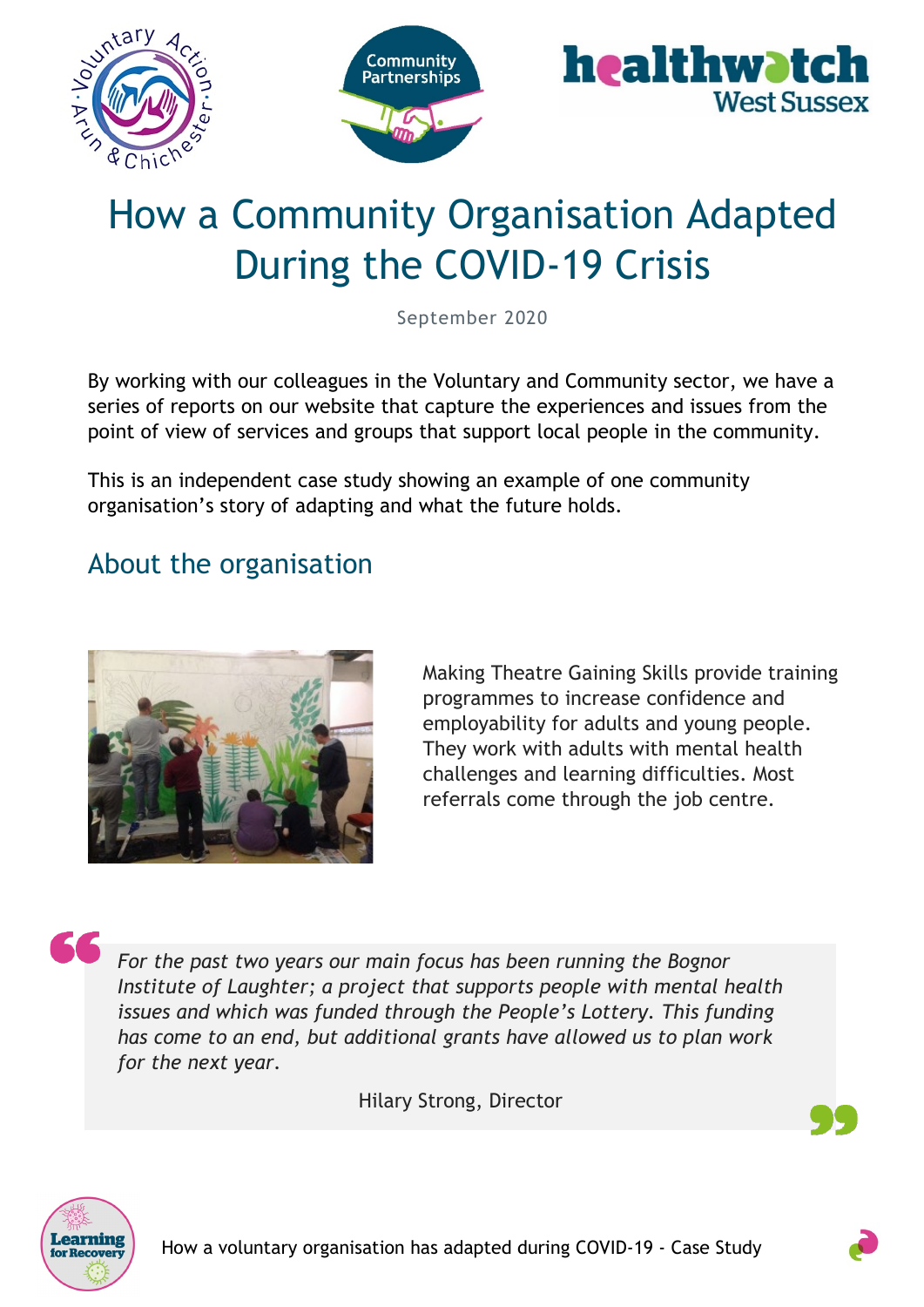### What were the immediate challenges?

Making Theatre Gaining Skills had been developing projects in the West Country, but these were put on hold due to the pandemic and will continue at the appropriate time. They lost planned funding from the Arts Council as project funding was switched to support emergency Covid-19 work. They have secured a '*bounce back'* loan to get cashflow on track and recently three Covid-19 grants from other lottery and charity agencies.

They have received additional funding from Sussex Community Foundation for which they are *thankful*. Generally, their finances are in good shape to continue.

Making Theatre Gaining Skills is in discussion with the Department for Work and Pensions for an annual grant to run their services. This will enable them to work closely with those who are newly redundant. They hope to hear in September and will begin the services soon after in a building recently identified as a suitable home for the company's various projects.

The Aldingbourne Trust has been a longstanding referral agency for our work, and we hope to develop the new building in partnership with them.

#### How have they begun to Forward Plan?

Making Theatre Gaining Skills has an extraordinarily high completion rate of around 90%, as it is creative and builds softer but transferable skills – teamwork, problem solving, task management; and the key factor is that all the activities are practical and purposeful. They provide therapeutic advice and guidance plus individual learning plans to enable participants to access progression pathways.

66 We have ambitious plans for 2020/21 and will be developing new learning programmes including hopefully apprenticeship training. The new building will be accessible to all and will provide a range of making opportunities.

#### Contact details

To learn more about this call 07808 481221

Email [info@makingtheatre.co.uk](mailto:info@makingtheatre.co.uk)